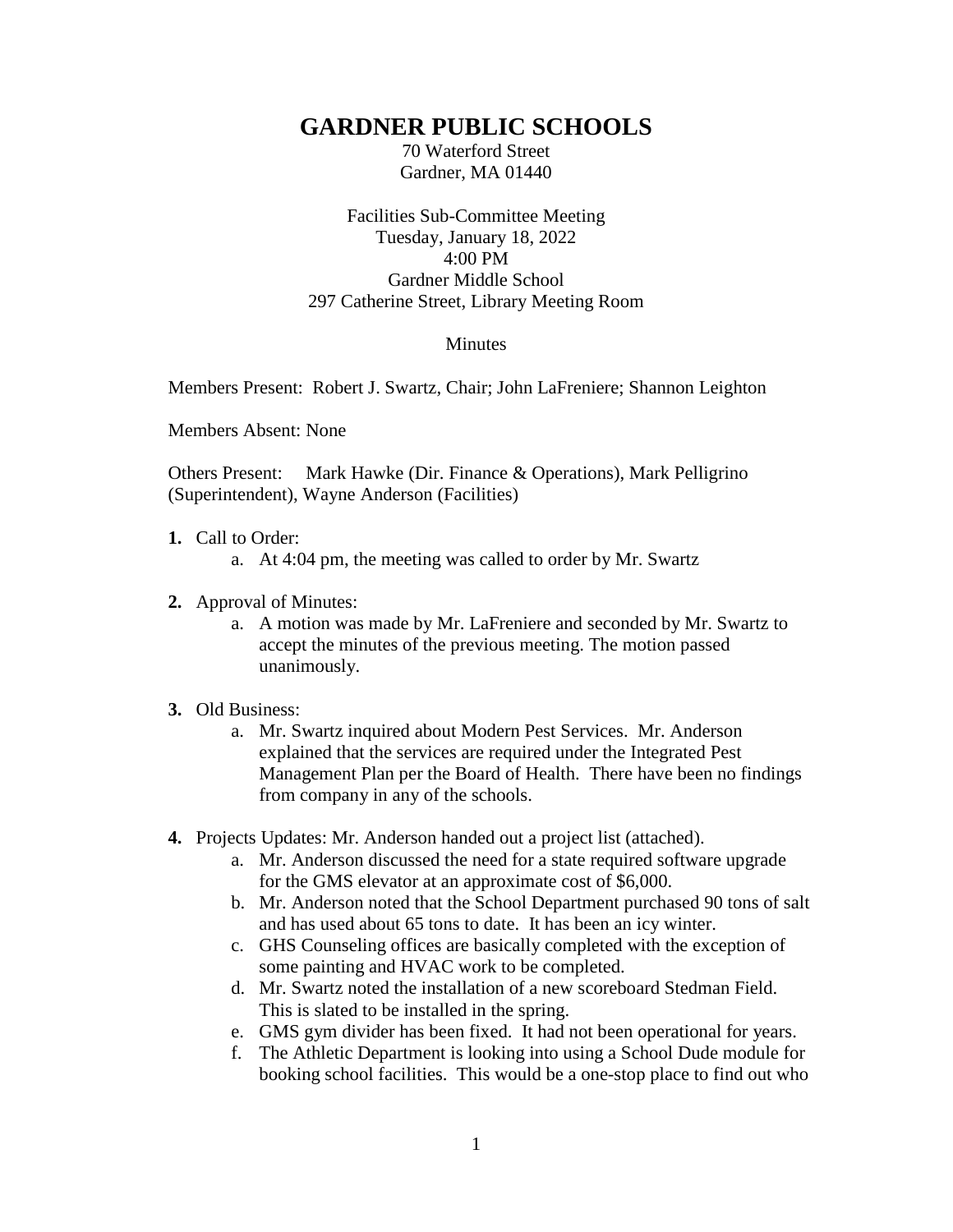and when any school facility is being utilized by inside or outside entities.

- **5.** New Business:
	- a. Moura's Cleaning Services contract completes on June 30, 2022. The City is in the process of the another procurement. The district is pleased with the work of Moura's.
	- b. The Committee toured the school and noted the cleanliness of the building. The Committee viewed the Library, one of the classroom corridors and the gymnasium.
- **6.** The next Facilities Sub Committee meeting is scheduled for Tuesday, February 15, 2022 at 4:00 pm at Elm Street School.

A motion was made by Mr. LaFreniere and seconded by Mrs. Leighton to adjourn the meeting. The motion passed unanimously. The meeting adjourned at 4:45 p.m.

| <b>BUILDING</b> | <b>LOCATION</b> | <b>PROJECT</b><br><b>DESCRIPTION</b>                     | <b>CONTR</b><br><b>ACTOR</b> | <b>COMMENTS</b>               |
|-----------------|-----------------|----------------------------------------------------------|------------------------------|-------------------------------|
| <b>District</b> | District        | S <sub>2</sub> Building Access<br><b>System Upgrades</b> | Johnson<br>Controls          | Coordinate<br>Schedule        |
| High<br>School  | <b>Building</b> | Add antifreeze to hot<br>water heating system            | Top Tier<br>Mechanic<br>al   | January 2022                  |
| High<br>School  | <b>Building</b> | Bottle filling stations                                  | Tradesper<br>son<br>Contract | 2021/2022 School<br>Year      |
| High<br>School  | <b>Building</b> | Replace thirteen existing<br>cameras                     | Johnson<br>Controls          | February 2022<br><b>Break</b> |
| High<br>School  | <b>Building</b> | Acoustical ceiling tiles                                 | Facilities                   | 2021/2022 School<br>Year      |
| High<br>School  | Kitchen         | Hood exhaust compliance                                  | Multiple                     | Spring 2022                   |
| High<br>School  | Kitchen         | Acoustical ceiling tiles                                 | Facilities                   | 2021/2022 School<br>Year      |

## PROJECT LIST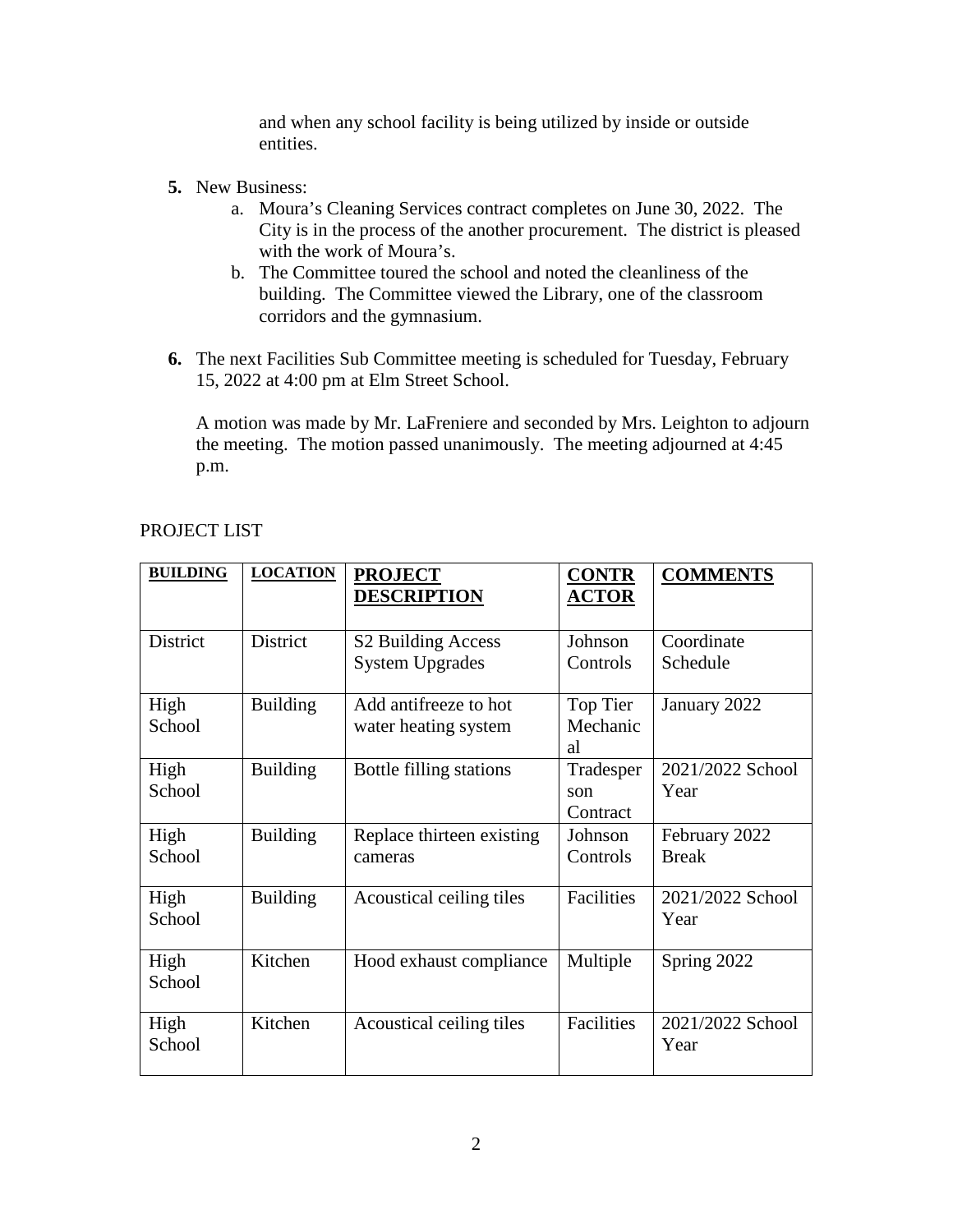| High           | Landry          | Reupholster chairs,            | MassCor         | Complete - March          |
|----------------|-----------------|--------------------------------|-----------------|---------------------------|
| School         | Auditoriu       | carpeting, and painting        | Red<br>Thread   | 11, 2022<br>Summer 2022 - |
|                | m               | (walls & floors).              |                 | <b>Epoxy Floors</b>       |
| High           | Weight          | Acoustical ceiling tiles       | Facilities      | 2021/2022 School          |
| School         | Room            |                                |                 | Year                      |
|                |                 |                                |                 |                           |
| High           | Rooms:          | <b>Counseling Offices</b>      | <b>PJM</b>      | 80% Complete              |
| School         | 107, 207,       | 7 - Individual Offices & 2     | Construct       | $(HVAC \&$                |
|                | 211, & 213      | - Small Group Spaces           | ion             | Painting)                 |
|                |                 |                                | Facilities      | 14 Days (12/23/21         |
|                |                 |                                |                 | $-1/05/22$                |
| High           | Exterior        | Replace wall mounted           | Facilities      | 90% Complete              |
| School         |                 | lighting                       |                 |                           |
| High           | Exterior        | Facilitates Garage: Water      | <b>DPW</b>      | Spring 2022               |
| School         |                 | main repair                    | Facilities      |                           |
|                |                 |                                |                 |                           |
| High           | Exterior        | Facilities Garage: Salt        | <b>DPW</b>      | Spring 2022               |
| School         |                 | storage shed                   | Facilities      |                           |
|                |                 |                                |                 |                           |
| High           | Exterior        | Miscellaneous masonry          | Contracto       | Spring 2022               |
| School         |                 | repairs                        | r TBD           |                           |
| High           | Exterior        | Stedman Field - Irrigation     | Wilde           | Spring 2022               |
| School         |                 | Upgrades                       | Irrigation      |                           |
|                |                 |                                |                 |                           |
| High           | Exterior        | Stedman Field -                | Lyman           | Spring 2022               |
| School         |                 | Scoreboard                     | Signs           |                           |
|                |                 |                                |                 |                           |
| High           | Exterior        | Grass field                    | Contracto       | Spring/Summer             |
| School         |                 | reconfiguration and            | r               | 2022                      |
|                |                 | improvements                   | T B D           |                           |
| High<br>School | Exterior        | Watkins Field -<br>Bathrooms & | Contracto       | Spring/Summer<br>2022     |
|                |                 | Concessions                    | r<br><b>TBD</b> |                           |
| Middle         | <b>Building</b> | Add antifreeze to hot          | Tradesper       | January 2022              |
| School         |                 | water heating system           | son             |                           |
|                |                 |                                | Contract        |                           |
| Middle         | <b>Building</b> | Replace student lockers        |                 | 2021/2022 School          |
| School         |                 |                                |                 | Year                      |
|                |                 |                                |                 |                           |
| Middle         | <b>Building</b> | Bottle filling stations        | Tradesper       | 2021/2022 School          |
| School         |                 |                                | son             | Year                      |
|                |                 |                                | Contract        |                           |